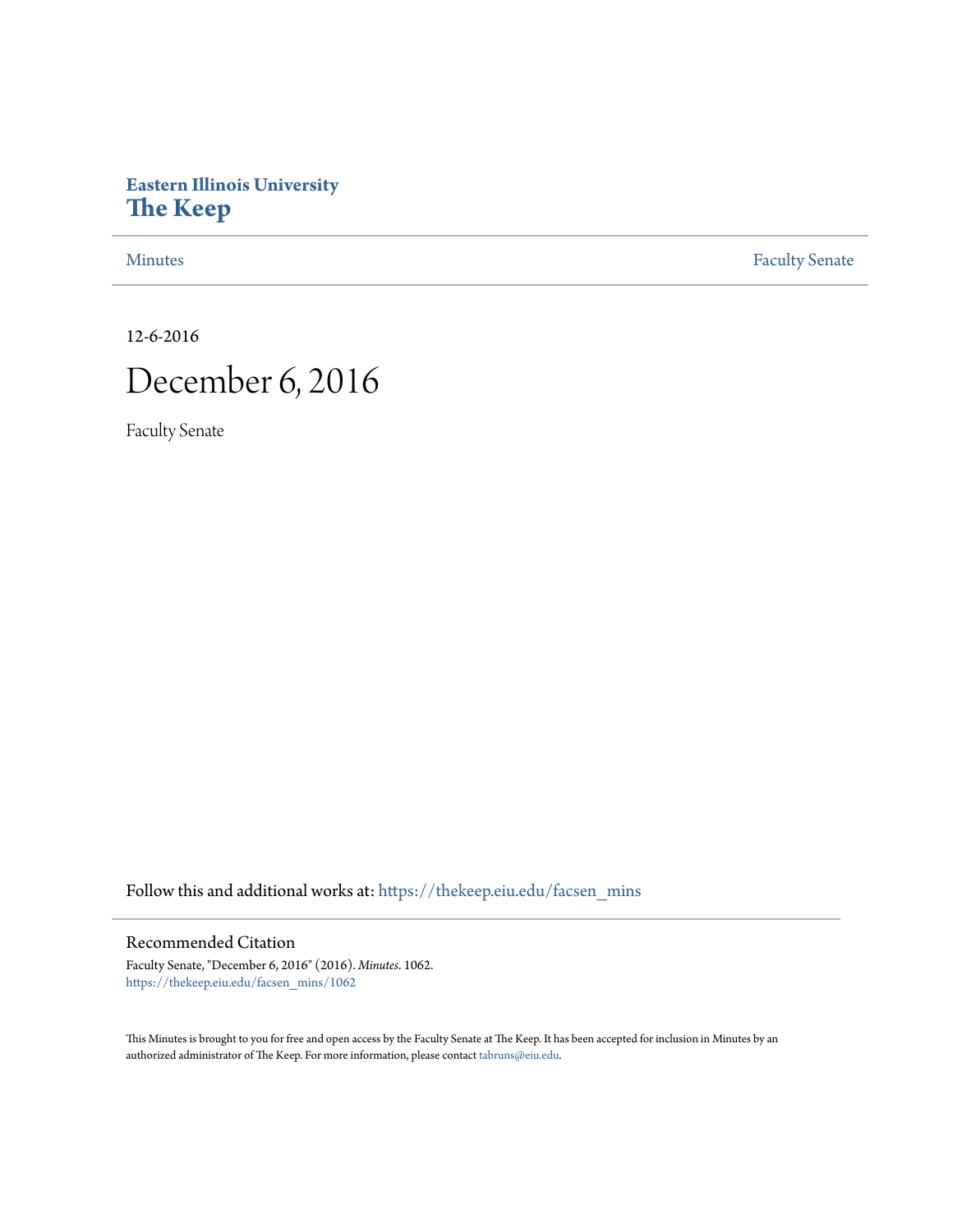EIU Faculty Senate Session Agenda December 6th, 2016, 2:00 – 3:50 PM Booth Library Conference Room

### I. Attendance and Welcome 2:00 PM \*Welcome – Chair J. Robertson \*Senators – Abebe, Bruns, Corrigan, Eckert, Gosse, Hugo, Hung, Oliver, Robertson, Rosenstein, Sterling, Stowell, Waller, B. Young, L. Young (SVPAA) \*Guests – J. Blitz (UPI), D. Klarup (COS), B. Lord (AA), J. Nusbaum (DEN) II. Approval of Minutes from Nov.  $15<sup>th</sup>$ , 2016 2:00-2:05 PM Motion to Approve – Eckert  $(2<sup>nd</sup> – Sterling)$ Discussion – none Vote – unanimous with the exception of 2 abstentions (Rosenstein, Hugo) III. Committee Reports 2:10-2:30 PM 1. Executive Committee - Robertson – I attended the BOT meeting on November 18th. I shared Faculty Senate resolution with the EIU BOT from November 15<sup>th</sup> (now posted on the EIU Faculty Senate website). President Glassman received approval for more control over tuition rates for international students. In addition, the provost search is in full motion. Send suggestions, questions, and referrals for consideration that can be forwarded to the committee. - Eckert – remind us of the timetable of how Pres. Glassman will react to the work group recommendations? And how will that effect the Faculty Senate's ability to review and respond to the recommendations? - Robertson – when we learn what the final recommendations are, we need to stay flexible on scheduling a possible additional meeting to review and respond to the work groups. - Sterling – Pres. Glassman stated that he will make program elimination decisions before Jan 18th. - Hung – also mentioned in the meeting is that final work group recommendations will be made available on the EIU website by the start of Spring 2017 semester. I asked him about a process for formal solicitation of feedback? Pres Glassman did not specify, only speculated. He suggested that anyone could send him feedback at any time. - Eckert – individual communication may not be enough. We need to meet as a collective body sooner than 1/17 - Robertson – we probably need to meet on Jan  $10<sup>th</sup>$ - Eckert – what about meeting on Dec 20<sup>th</sup>? And do we have to wait until early Spring 2017 semester to view? - Sterling  $-$  it's not clear after Dec 15<sup>th</sup> (workgroup recommendation deadline) - Hung – provides clarity on publicizing of work group final recommendations = publically available - Eckert – when is the EIU BOT meeting in January? - Robertson – January 18th - Robertson – we will request a copy of the final recommendations from Pres Glassman as early as possible, hopefully before they become publicized - Eckert – the timeline is highly questionable - Robertson – I will re-ask the president for access to final recommendations before early January - Hung – he did mention that he will talk to departments about workgroup recs. before his final recs. - Rosenstein – Pres. Glassman also mentioned a filtering process before publicizing – not sure we will see the recs before the filtering process - Abebe – the question raises 'what's the purpose for us to know the timetable', except for information purposes – perhaps you can help clarify. The president in his public statements has clearly stated that the process does not call for any another body to be involved in the process. So what is our motivation for requesting the proposals and knowing the timetable earlier than public announcement/posting? - Eckert – depends on what the information is - if programs are at stake, the campus needs to be able to discuss this before finalization. We should have a right to discuss. - Abebe – and that is my point – he has clarified that the process does not call for any other input from other groups - Eckert – I don't think it matters, we represent our faculty colleagues – we need to take a stand - Hung – although there is some advantage to try to meet as a Senate to solicit feedback and make a statement about final recommendations before finalization.

- Waller – I don't we need an invitation to involve ourselves – let's try to involve ourselves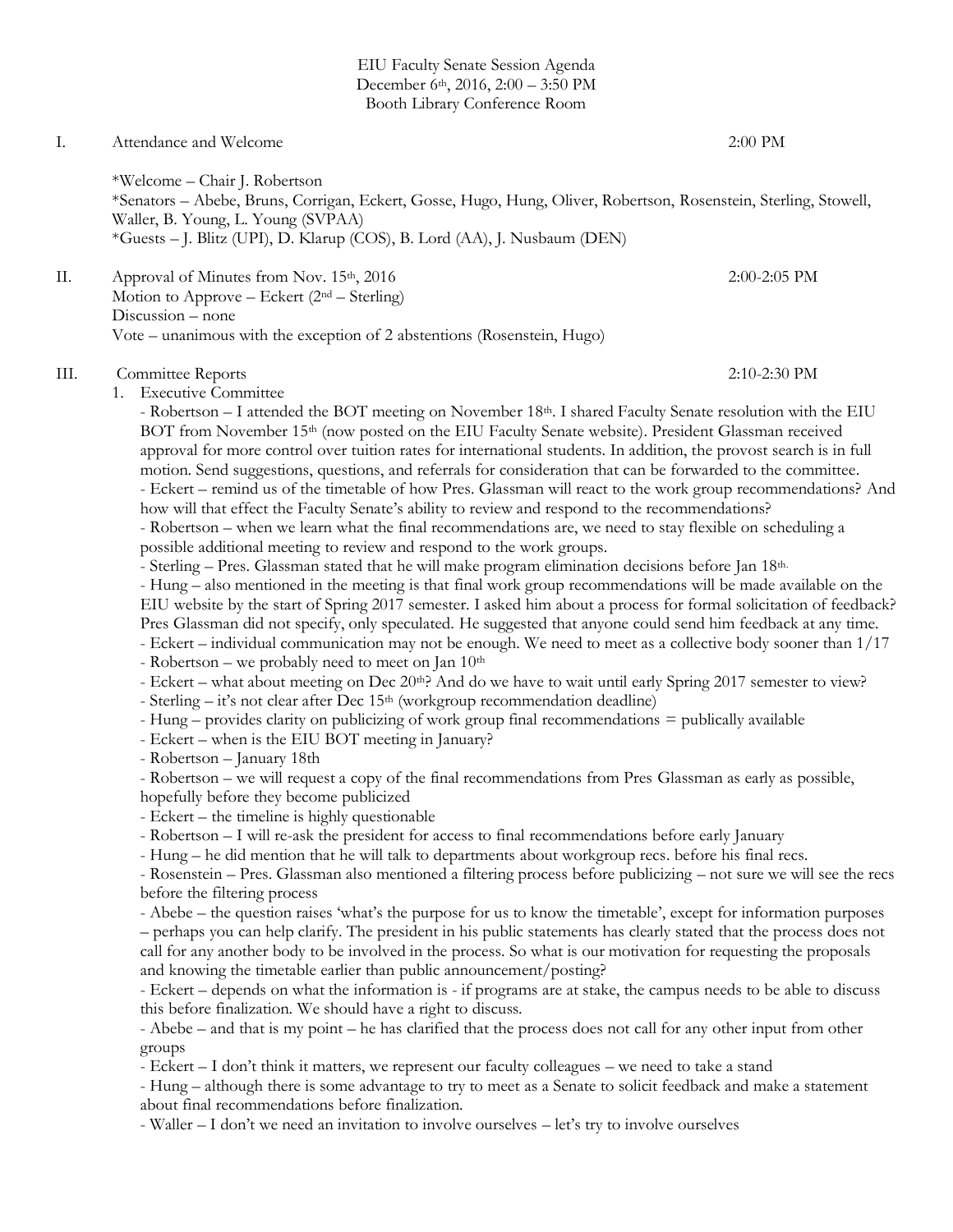- 2. Elections Committee Stowell volunteer from CAH to fill semester vacancy on CAA G. Aylesworth to serve for M Grundvoll for SP 2017 semester. Motion – B. Young (2nd – Sterling), Discussion – none Vote – unanimous
- 3. Nominations Committee Rosenstein updates we filled the Library Advisory Committee Dr. Mary Caroline Simpson (passed away), so Bailey Young will step in to replace through the end of her term this Spring 2017. Possible future conflicts because of maternity leave and class scheduling conflicts. Apportionment Board – Dr Brantley will not be able to serve. Current chair has asked for a replacement for Dr. Brantley. Intent is to meet every Thursday at 7 pm during Spring 2017. We will see how that meeting time will work for remaining board members. Possible the board may need re-appointments (repopulated) because we don't have replacements (backups).

L. Young – concern from student government regarding Apportionment Board members not attending and only wanting emails about the discussion that took place but are still voting electronically.

Rosenstein – that is an issue that needs to be addressed by the chair of the committee. It's a voluntary board – self-nomination. The bylaws may need to be reviewed or established to address this issue. Three voting faculty serve on the committee but faculty membership is not designated by college. I recently received an email from Dr. Brantley regarding the scheduling conflict of 7 pm Thursday meetings. The member of the Board can create policies regarding attendance by simple majority vote. Further reviews past communication with the chair of the board and meeting times, and implications of any existing board policies (specifically meeting times and attend.).

- 4. Faculty-Student Relations Committee Waller no report
- 5. Faculty-Staff Relations Committee Hung no report next meeting is next week
- 6. Awards Committee Hugo DAF monetary award issue from past award winner was resolved Dr. Curry will receive \$1000 for the award. Revised language for the award on the website will be 'flexible' in terms of an actual monetary award, donated by alumni to the EIU foundation. Thanks to Brad Green at the EIU Foundation for helping us find the relevant information to resolve the issue. Previous staff member left the EIU Foundation Hugo – motion to approve updated 2017 DAF announcement and website language  $(2^{nd} - Hung)$ Hung – seconds the motion Discussion - Hugo – adds additional commentary and clarifications on the DAF announcement and committee membership Vote – unanimous Corrigan –the Booth Library faculty awards panels have been updated
- 7. Faculty Forum Committee no report
- 8. Budget Transparency Committee Sterling no report

Hung – we received approval of \$5million+ from IBHE. With that money included, do we know what our financial status is for the remainder of this fiscal year? Do we have contingency planning in place in case this is all the funding we receive this fiscal year?

Sterling – we are still waiting on MAP grant funding from the state for Spring 2017 semester. The state usually sent that money by mid-Spring semester. If the state defaults and does not send that money, we will have a serious problem and will need to employ a contingency to deal with that lack of funding.

Hung – we are roughly 51% funding average the last two fiscal years - we can't operate much further with what we have received the last few fiscal years – not sustainable at this rate, correct?

Sterling – true – last year EIU took extreme measures to save money because of the budget stalemate, which caused the financial crisis. My understanding right now is that the EIU admin is looking at the funding from the lens of 'funding that was received for last year was last year' –we need more funding earmarked for this fiscal year. Hung – do we have a contingency plan? If no more funding is received?

Sterling – not sure – there has been some discussion – I don't know what CUPB has discussed

Robertson – I will bring that question up in CUPB, but Pres Glassman has been reluctant to discuss in the public in order to avoid a negative press cycle about the situation.

Sterling – Pres Glassman has to walk a tight rope – he can't say we are 'fine' because the legislature won't give us more money, or that we need more \$, which scares away students.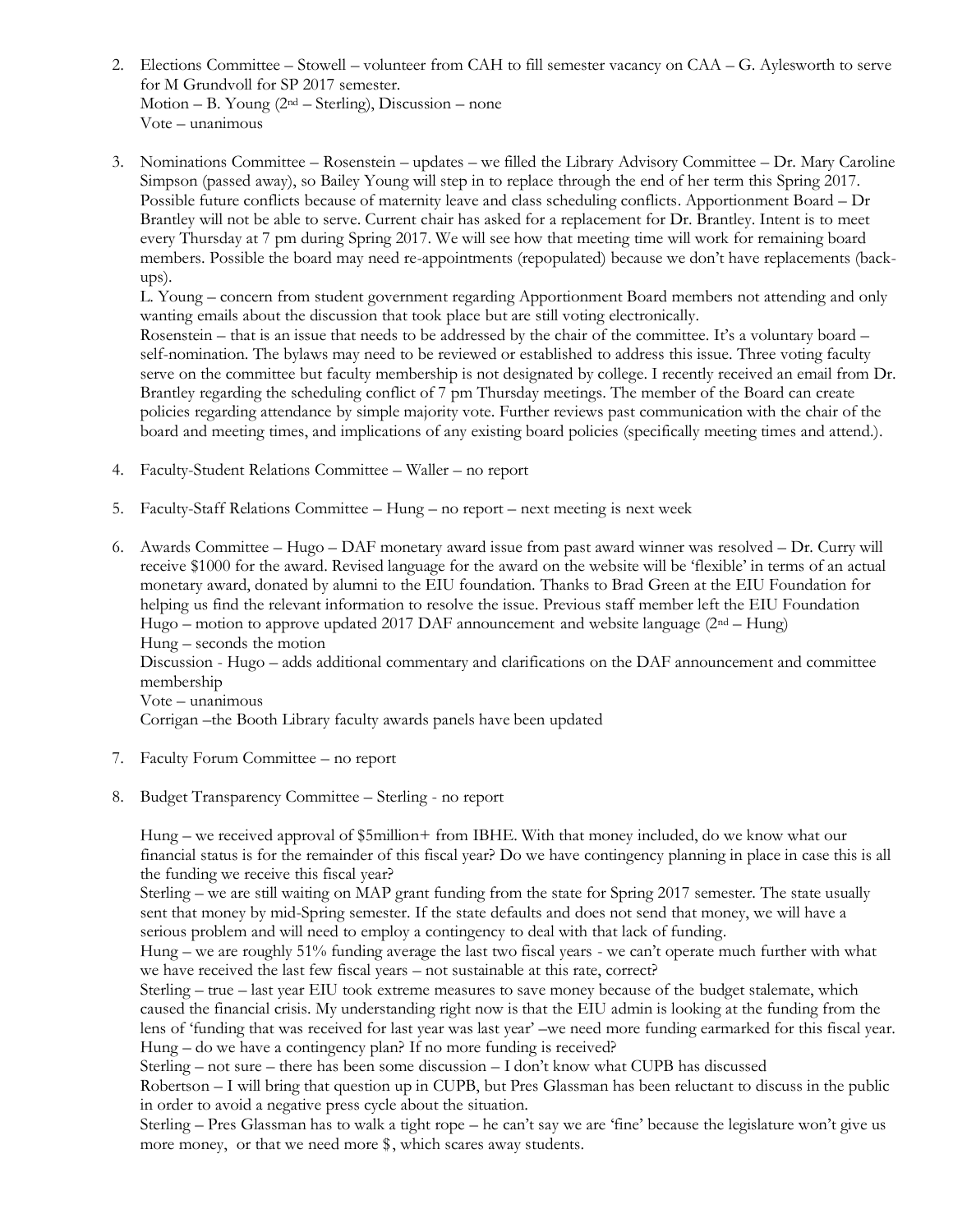9. Ad hoc Committee on Extracurricular Athletics – no report

#### IV. Communications

- 1. Faculty Senate Minutes from Nov. 15th, 2016
- 2. CAA Minutes from Nov.  $17<sup>th</sup>$  and Dec.  $1<sup>st</sup>$ ,  $2016$
- 3. Proposed Resolution Presented to Senate for Discussion by Dr. Kai Hung
- V. Provost's Report: Provost Blair M. Lord 2:30-2:40 PM

- Lord – not too much to report on. Campus is occupied with 'vitalization' and 'budget'. Bill Elliott is leaving EIU starting January 2017. Departures continue to create new 'challenges/opportunities' for EIU. CAA voted to change bylaws to shrink themselves by 3 seats (1 faculty at large, 2 students) – following your advice. Final exams have arrived. Graduation is Dec  $17<sup>th</sup>$  – optimistic news for our students.

- Abebe – following up on contingency planning question – can you expound?

- Lord – our current operating budget was predicated or was supposed to match Rauner's funding proposal in Feb 2016, which would include MAP dollars. MAP dollars is cash but not an additional asset. It's already counted in the books. The additional IBHE \$5.6 million will continue to fill up the budgeted expectation. All institutions continue to lobby for the state to create a budget that would provide additional funding beyond the stopgap \$ received. None of us believe that we have received our last funding for the current fiscal year. If we don't receive more funding, we will have to re-visit the current operational budget again and identify ways to save money.

- Rosenstein – question about funding from last year – did we receive all of what we expected to receive?

- Lord – we received all of the stopgap \$ promised, but we are way behind in terms of typical annual funding.

Discusses vouchering process between EIU and the state of Illinois, and which year previously received \$26 million is being applied. The IBHE funding will have to be vouchered through the new comptroller, which it then will take time to receive.

- Waller – given current \$ that we have, plus assumed MAP grant funding, how long are we solvent?

- Lord – last time that question was answered it caused a very negative news cycle so I will resist answering it.

- Robertson – can you provide us an update on Redden Grants?

- Lord – they have been approved, forwarded to the department by the EIU Business Office – provides additional comments on the new process

- Eckert – adds comments on new Redden grant funding distribution process - accounts now managed at the department level and recipients have their own accounts. Seems to be somewhat counter-productive initially. - Lord – recipients and non-recipients will receive notification in the near future

VI. Proposed Resolution Presented to Senate for Discussion by Dr. Kai Hung 2:40-3:15 PM

- Hung – resolution brought up from last Faculty Senate session. Background – U of I system president proposed certain measures of performance in exchange for AY2015 level of funding adjusted with inflation. As a response, I have authored this as a resolution. I am open to the idea of changing it to a letter as well. Feedback/Questions? - Abebe – 3rd paragraph to the bottom – comments about the 'condemning the cynical and self-serving maneuver...'... I applaud the wording...can you clarify/expound?

- Hung – provides clarifying comments

- Waller – that is my favorite part!

- Rosenstein – rather than being so negative towards U of I, why not emphasize the importance of the relationship between the regionals and the Illinois flagship institution. Many of our students feed into the U of I for graduate studies. Rather than 'cynical and self-serving', what about 'short-sightedness'?, especially as they modify their educational standards to increase their enrollment

- Hung – I could add or change that particular part to new wording – focusing on 'short-sightedness' of their proposal as it relates to academic quality as well as the impact it could have on the regionals

- Rosenstein – add comments about the U of I system, and how this proposal will cut off funding to the southern parts of the state, and the suffering that the JUCOs may experience from this proposal as well

- Abebe –  $2<sup>nd</sup>$  to last paragraph – if this stays as a resolution, the language may need to be adjusted to 'plead' vs 'demand'. Also, a letter might be the better option with this type of statement because resolutions are mostly aspirational. Perhaps if we expressed this in letter form it may reach a wider audience.

- Hung – I agree, and a letter might be easier to distribute. I am willing to convert to a letter if you send me feedback. I fully admit that this issue upsets me greatly so I wrote it in that mindset.

- B. Young – there are a few other descriptive phrases that we could add to get our point across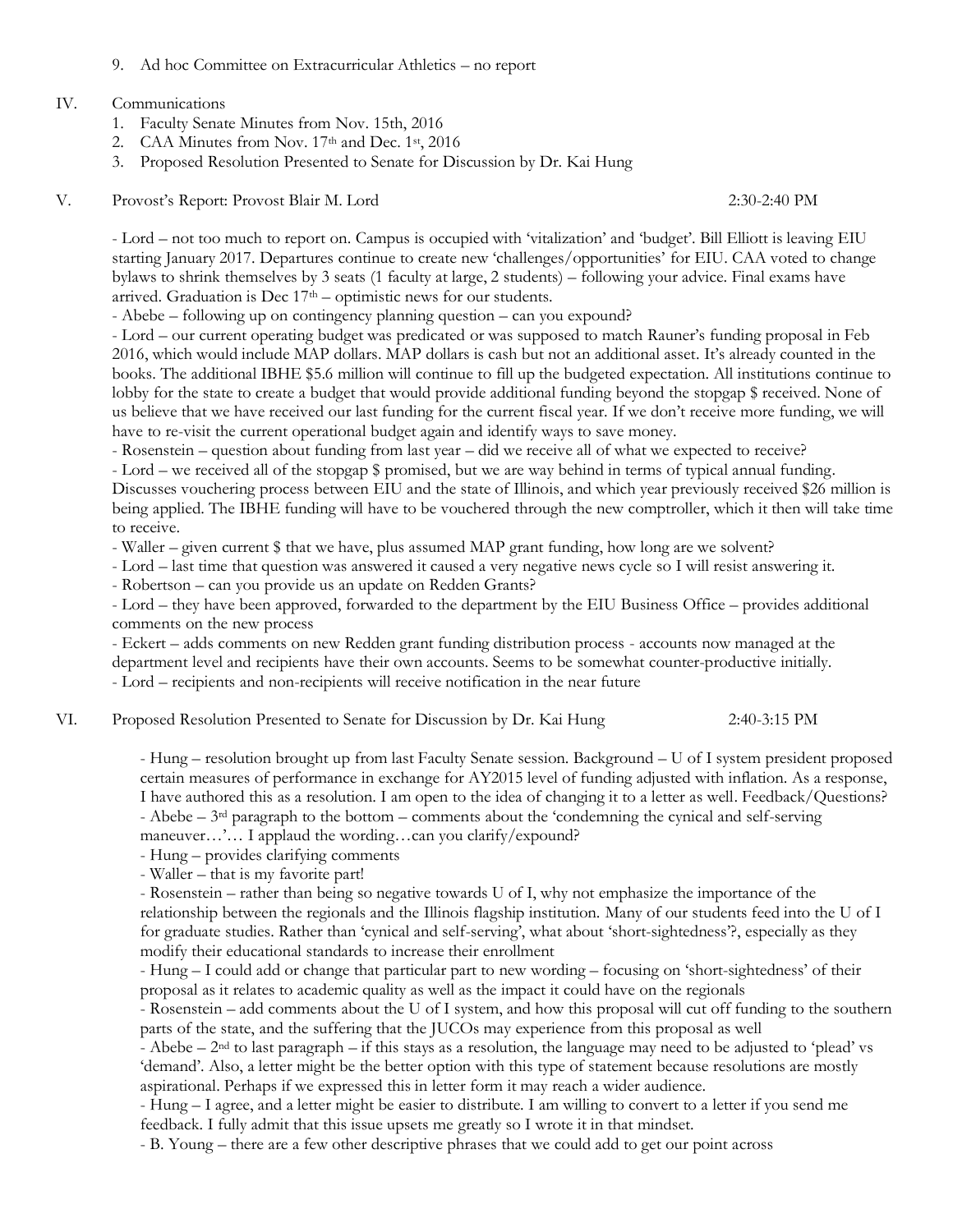- Rosenstein – question about other Faculty Senates in the state…are they responding to this? Are they discussing this issue? If so, how?

- Robertson – I (we – COIUS) have not met since this appeared in the news cycle. The intent is to reach out to them as we determine how to respond to this.

- Hung – would it be wise to contact (ping) faculty senate reps at other regionals to promote discussion on this as soon as possible, and then bring it up the next time you hold your COIUS meeting?

- Robertson – yes, good suggestion

Waller – my understanding is that this proposal is dead in Springfield. Maybe we should not spend too much time on this possibly 'dead' issue. And maybe converting to a letter may not be that advantageous?

- Eckert – comments on the state's lack of commitment and support to higher education in the state. We need to respond when one of 'us' attempts to gain an unfair advantage against other institutions. COIUS needs to deal with this issue and respond.

- Hung – note – while the proposed legislation is 'dead', Gov. Rauner has publically supported performancebased funding. This initial proposal may be 'dead', but it will be re-born again. It's not going away. What U of I is doing is not helping this issue or EIU. We need to address it every time we see it, because at some point, it may be embraced down the road.

- Corrigan – 'dead' at the moment does not mean 'dead' in the future

- Eckert – maybe we use this as a platform to be proactive and constructive with other faculty senates in IL?

- Hung – so strike a more optimistic approach with the resolution or letter?

- Rosenstein – add suggestions for a process to 'make noise' across the state to address this issue.

- Hugo – concern – with this current bill 'dying', maybe the timing is not right at the moment for a letter.

- Stowell – or maybe we push for performance-based funding because EIU does well with these types of measures? There is a tiny sliver of money available for performance-based funding.

- Hung – comments about the self-serving aspect of U of I's proposal, what metrics are being considered, versus what metrics 'should' be considered.

- Abebe – I of U has clearly been dropping their standards to raise their enrollment –students that could have attended institutions like EIU.

- Gosse – I am not comfortable at this point to make a public statement about this issue. I need to do more research to see what U of I is proposing and if it might benefit EIU. Maybe we can talk to the U of I to find out more about this. Are they taking initiative to educate the legislature on a new funding model? I am in support of performance-based funding. However, more discussions with other Faculty Senates would be useful.

- Rosenstein – in terms of U of I, they are experiencing some of the same funding issues we are experiencing. They are starting at a similar vitalization process as we are. They just don't publicize it as much. But the fact that they might be willing to 'go alone' on this funding proposal is concerning.

- Gosse – are we sure about this? That they are going about this proposal alone?

- Sterling – yes, one U of I metric is to strengthen their in-state enrollment, which would poach students from regional institutions like EIU. Reducing academic standards to increase in-state enrollment, and provide more scholarship dollars to do it.

- Hung – and with Illinois high school graduates leaving Illinois, the competition has become fierce for a shrinking number of HS graduates. And I have a problem with pure performance-based funding – it can be a lose-lose situation – compromising principles and values for funding. It does not consider other important qualitative aspects of the higher education experience.

- Rosenstein – performance-based funding is entirely dangerous, but we are having this larger conversation right now at EIU and beyond in other sectors of higher education. It's happening right here. The fact that we are being forced to do this locally, it may be a prediction of what is coming on a larger scale.

- Sterling – this is exactly my concern. When the state or other agencies use performance measures they virtually never include elements of educational quality – they want #s of students and degrees– not anything about the 'value' of the degree. In addition, our own president came here and reassured us that qualitative variables and centrality would be included in the vitalization process – but quality was not a consideration at all of work group seven's recommendations ('all programs have quality') - Glassman reassured us, but then it did not happen. - Hung – would I be accurate to say that we want to convert this proposed resolution into a letter, with distribution channels to be determined in the future?

- Robertson – yes – let's table the motion until the doc can be reworked into a letter

- Hung - agreed

- Waller – compliments to Hung on the organization and wording of the resolution

- Robertson – I will reach out to other COIUS faculty senates on this issue

- Hung – more campuses and voices involved will strengthen the message

- Waller – adds final comments on performance based metrics – not opposed, but opposed to U of I approach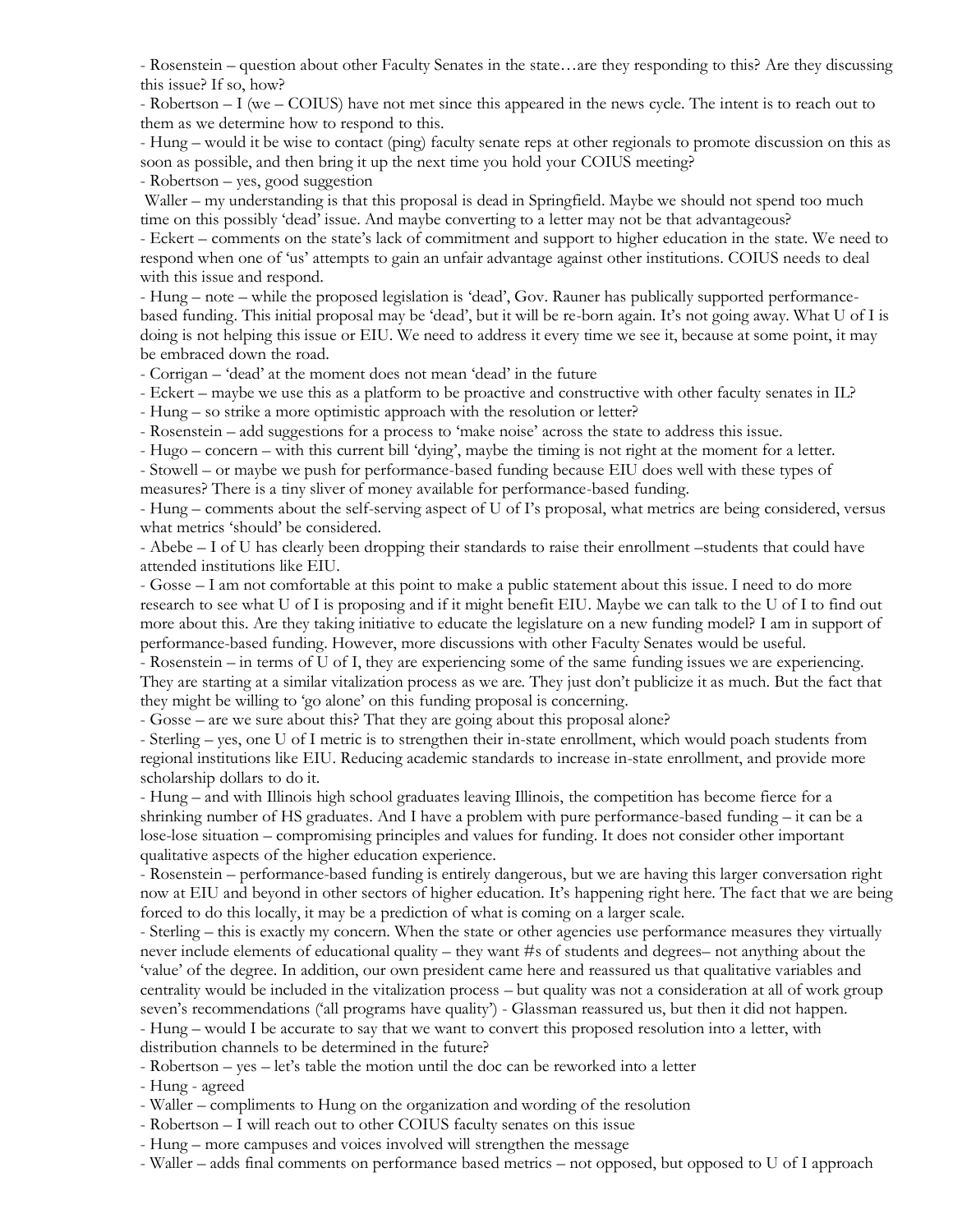- Blitz – circulates a handout - Common and ongoing UPI issues to discuss. Nothing to add to your discussion. With MAP funding, EIU is fronting the money to students to keep them, hoping to be reimbursed by the state of Illinois. I have cards to send to Rep. Phillips and Righter to communicate our concerns regarding poor funding to EIU. Also – tuition waivers for state employees are going to be a target in the legislature in the Spring. Be prepared to make a response. This has become an annual battle. Pensions – expect future legislative challenges regarding current benefits. Our position has and always been that state employees should not be penalized for previous legislators not funding the system.

- Blitz – primary reason for visit regards healthcare. A developing issue that not many people are aware of - 28.1 in the current 'Agreement'. AFSCME bargains with the governor regarding healthcare. They are the largest state union. Based on the terms that they finalize with the governor, those become our healthcare provisions through CMS. But right now AFSCME and Gov. Rauner are at a standstill. \* Note - Reggie Phillips sided with Rauner on this issue. The Illinois Labor Relations Board sided with Rauner – so the last best offer from Rauner to AFSCME can be imposed. Result - Insurance premiums will double for the same insurance = representing a significant pay cut for each of us.

- Blitz – so what are we willing to do to voice our displeasure with this? How do you want to get involved?

- Waller – what are the next legal steps? What is the timetable for this to be enacted?

- Blitz – the AFSCME lawyer says it can be delayed for a bit, but we need to take action soon. We need to create some momentum for our side.

- Gosse – provides comments about the State of Illinois not paying bills – lack of responsibility and accountability, + penalties that the state will have to be paid. We are paying our premiums, but they are going to go up because the State is not paying bills on time. It's exasperating! I am willing to get involved.

- Rosenstein – what is the process? Is CMS the insurance company? Is Health Alliance different? Provena? Is CMS/or the state doing their job in shopping for insurance for state employees?

- Gosse – the state is self-funded

- Rosenstein – asks more questions and share frustrations regarding the health insurance issue

- Blitz this is Governor Rauner trying to save the state money on the backs of state employees
- Abebe this is a political issue with financial dimensions what are proper actions for the Faculty Senate to take?

- Blitz – I don't want to dictate ideas, I want ideas to bubble up from the faculty. Probably a bus to Springfield at the minimum to have our voice heard.

- Hung – one of the 1st steps to consider is to condense it into a statement for to distribute to our colleagues regarding this issue, encouraging them to talk to our representatives

- Blitz – another helpful step would be to make sure our administrators hear from us – they have the ear of Rauner

- Rosenstein – when this is implemented – will we be responsible for back premiums from the start of the fiscal year?

- Blitz – probably not but not completely out of the realm of possibility – our lawyers would fight this.

- Gosse – when premiums go up, what is the notification requirements in the contract or for CMS?

- Blitz – notification requirements are not a part of our contract, although we usually get 30 days to make changes

- Waller – would it be helpful to bring Rep. Phillips to Faculty Senate to discuss this?

- Blitz – we have no leverage over Phillips after his election victory – probably nothing to be gained

- Hung – this is a very cynical ploy by Rauner's administration – replicating the publicized doubling of medical premiums in the private sector.

- Bruns – and in reality it was only 3% of those covered by Obamacare – that message from the media needs to be corrected as we push back against this maneuver

- Rosenstein – this is not just university employees, it's every school K-12 school teacher, county worker, state workers, etc – 360,000 workers. If we invite Rep Phillips, let's invite every state worker affected by this to a meeting w/Phillips.

- Blitz – we can invite Rep Phillips to speak on this, but not sure he will follow-through. Not opposed to it.

- Hung – I'll type up a short paragraph with hyperlinks to related content, maybe followed by a faculty forum on what to do in January.

- Sterling maybe he will show up?
- Gosse maybe a health care official to speak on healthcare crisis as well.
- Hung motion to write up item of concern to circulate (Abebe-2nd)
- Vote unanimous

#### VIII. Other business, if time allows